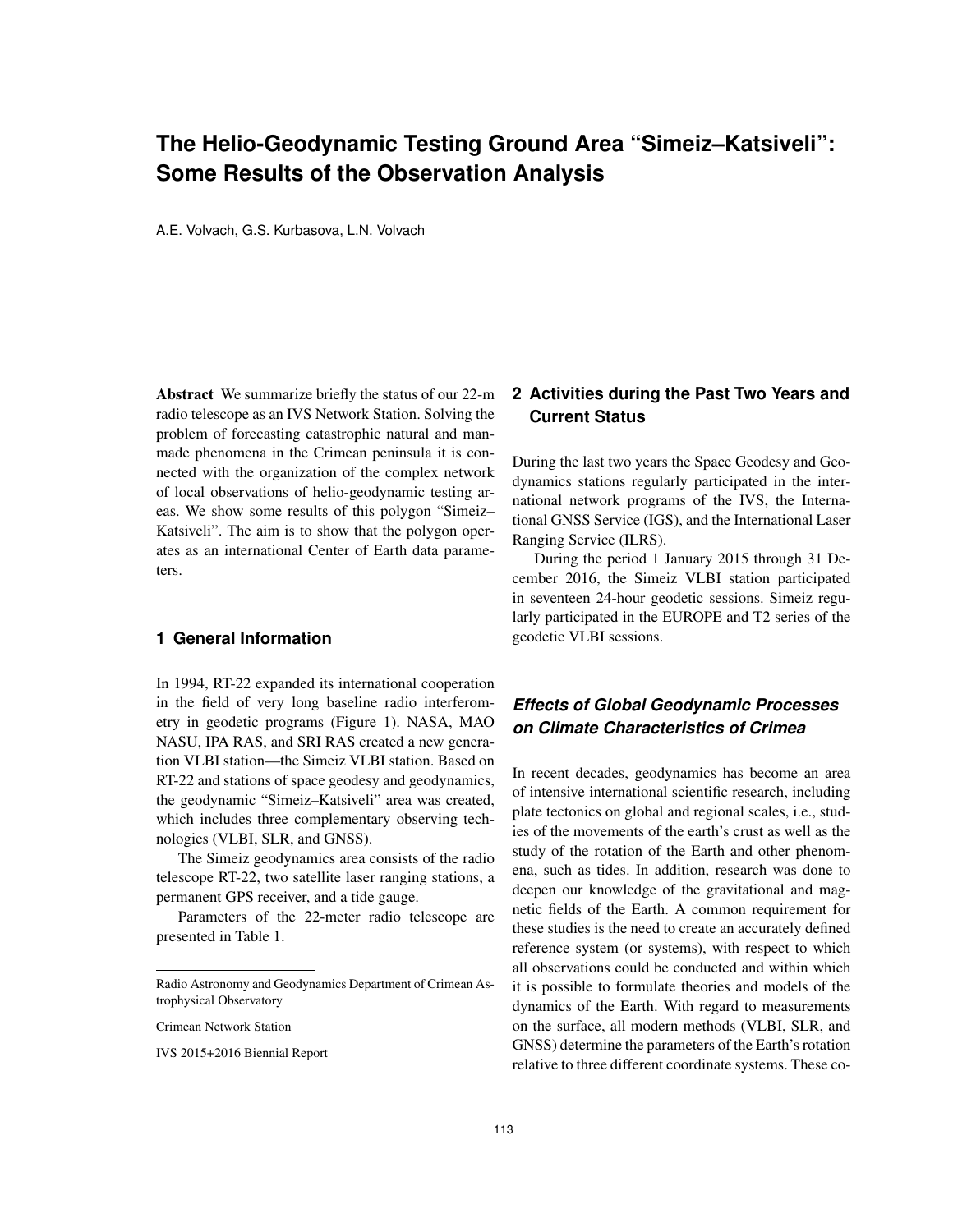

**Fig. 1** Simeiz VLBI station.

**Table 1** The antenna parameters of the Simeiz VLBI station.

| Diameter D                                           | $22 \text{ m}$                     |
|------------------------------------------------------|------------------------------------|
| Surface tolerance (root mean square)                 | $0.25 \text{ mm}$                  |
| Wavelength limit                                     | $2 \text{ mm}$                     |
| Feed System                                          | Cassegrain system or primary focus |
| Focal length F                                       | $9.525 \text{ m}$                  |
| Focal ratio F/D                                      | 10.43                              |
| Effective focal length for Cassegrain system 134.5 m |                                    |
| Mount type                                           | Azimuth-Elevation                  |
| Pointing accuracy                                    | 10 arcseconds                      |
| Maximum rotation rate                                | 1.5 degrees/second                 |
| Maximum tracking rate                                | 150 arcseconds/second              |
| Working range in Azimuth (0 to South)                | $-270 \pm 270$ degrees             |
| in Elevation                                         | $0 - 85$ degrees                   |

ordinate systems are differently sensitive to different parameters. Therefore, in order to separate the various effects in the rotation of the Earth, all three measurement methods must be supported. Improvement of the technical level of the equipment will ensure the contribution of these methods to the solution of geodynamical problems from the point of view of three levels of accuracy: decimeter, centimeter, and millimeter.

As shown by our analysis of satellite data, the connection of local climatic and geophysical characteristics with the rotation of the Earth is beyond doubt. However, its impact on the economically important